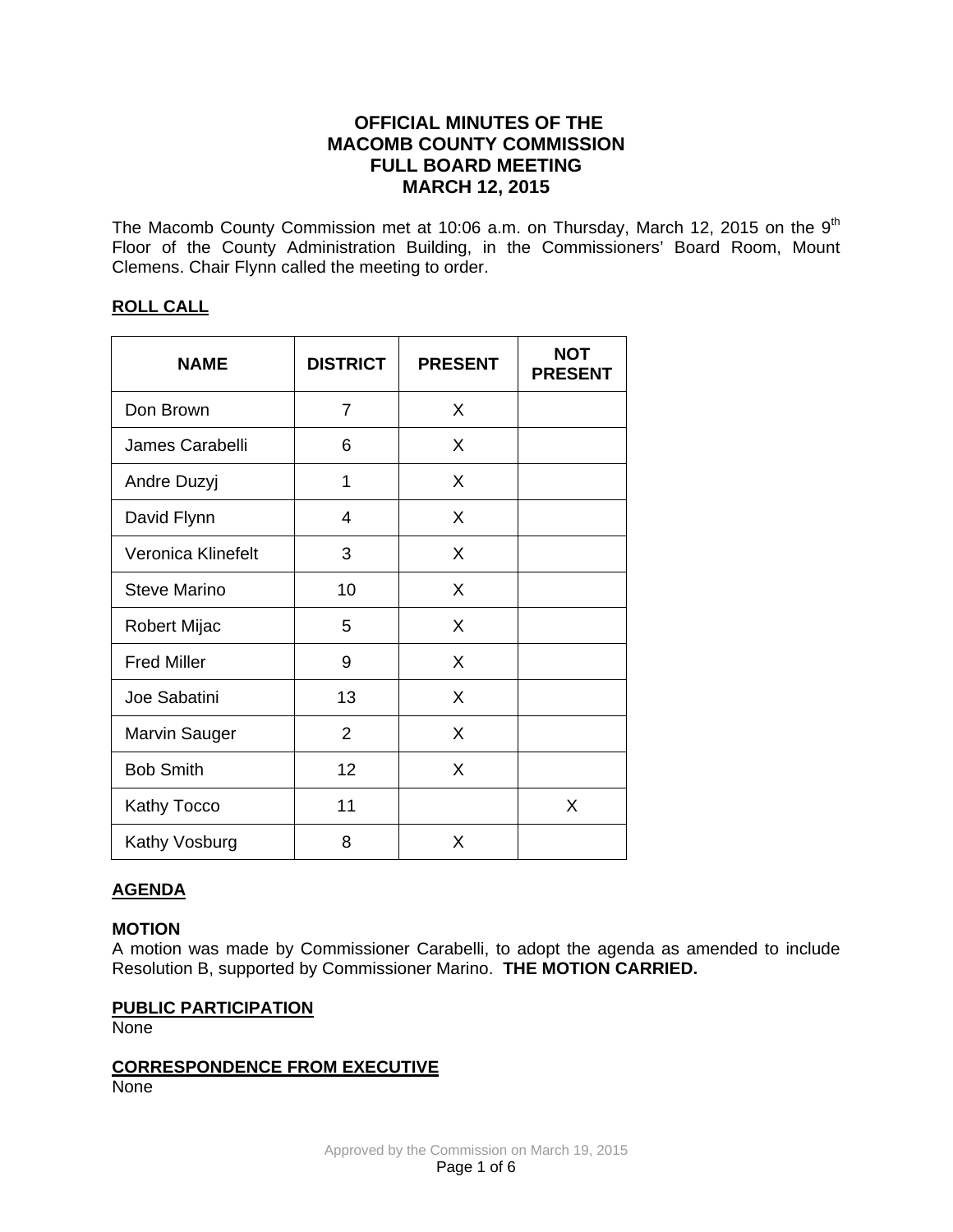# **APPOINTMENTS**

# **Board Appointment:** *COMMUNITY MENTAL HEALTH BOARD*

4 vacanies – 3 year terms; 04-01-15 to 03-31-18 (5 applications)

A roll call vote was taken:

|                | <b>Brown</b> | <b>Flynn</b> | Hull | Negovan | <b>Tocco</b> |
|----------------|--------------|--------------|------|---------|--------------|
| <b>Brown</b>   |              | X            | X    |         | X            |
| Carabelli      |              | Χ            | X    | X       | X            |
| Duzyj          | X            | X            |      | X       | X            |
| Klinefelt      | X            | X            |      | X       | X            |
| Marino         |              | X            | X    | X       | X            |
| Mijac          | X            | X            |      | X       | X            |
| Miller         | X            | X            |      | X       | X            |
| Sabatini       |              | X            | X    | X       | X            |
| Sauger         | X            | X            |      | X       | X            |
| Smith          |              | X            | X    | X       | X            |
| Vosburg        | X            | X            |      | X       | X            |
| Flynn          | X            | X            |      | X       | X            |
| <b>TOTALS:</b> | 7            | 12           | 5    | 11      | 12           |

**R15-051** Joan Flynn, Kathy Tocco, Brian Negovan and Marilyn Brown were re-appointed to the Community Mental Health Board for a term expiring 03-31-2018.

#### **Executive Appointment:**  *ETHICS BOARD*

1 vacancy – 5 year term; 02-01-15 to 01-31-20 (1 application)

A roll call vote was taken to concur in the recommendation of the County Executive and approve the appointment of Dr. Donald Amboyer to the Ethics Board for a 5 year term expiring 01/31/2020.

Voting Yes were: Carabelli, Duzyj, Klinefelt, Marino, Mijac, Miller, Sabatini, Sauger, Smith, Vosburg, Brown, Flynn. There were 12 yes no, 0 no votes.

**R15-052** Dr. Donald Amboyer was reappointed to the Ethics Board for a 5 year term expiring 01/31/2020.

# **Board Appointment:** *INTERMEDIATE TRUST BOARD*

1 vacancy – "Upon Acceptance of Trust" for two years (2 applications)

Commissioner Miller withdrew his application.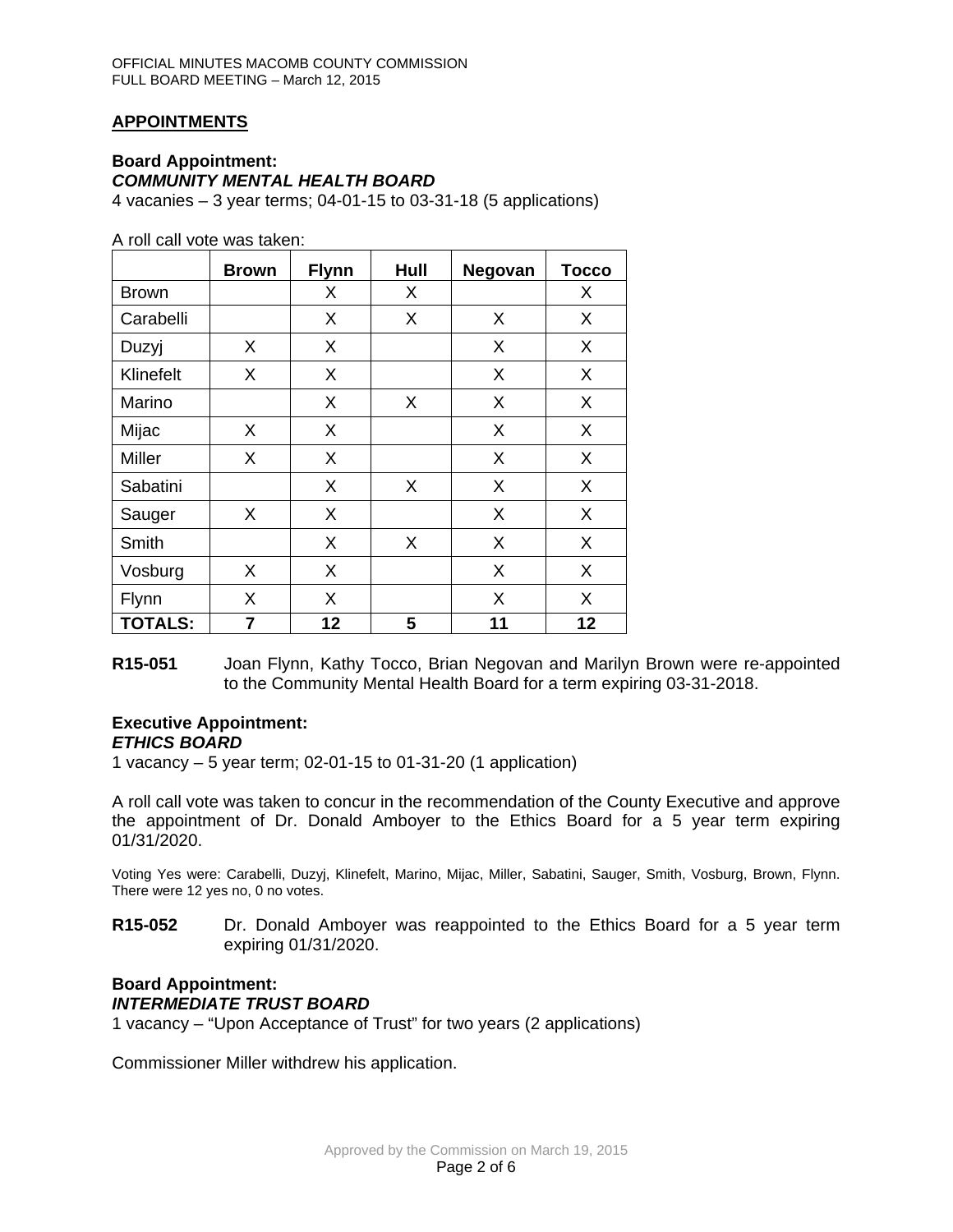## **MOTION**

**R15-053** A motion was made by Commissioner Vosburg, to appoint Commissioner Brown to the Intermediate Trust Board for a 2 year term "Upon Acceptance of Trust," supported by Commissioner Marino. **THE MOTION CARRIED.** 

## **GOVERNMENT OPERATIONS COMMITTEE MEETING – March 10, 2015**

The reading of the recommendation from the Government Operations Committee was waived and a motion was made by Chair Klinefelt, supported by Vice-Chair Smith, to adopt the committee recommendation.

**R15-054** Approve an amendment to Section 15.C. of the 2015-16 Board Rules to add a provision to announce the names of "No" votes: Following each vote, it shall be announced that the motion passed or failed, and if not a unanimous vote, the number voting "yes," the number voting "no," the Commissioners' last names of those voting "no," the number abstaining, and the Commissioners' last names of those abstaining shall be announced; further, a copy of this Board of Commissioners' action is directed to be delivered forthwith to the Office of the County Executive. (Record NO votes from committee for Carabelli and Smith)

#### **A 2/3 vote was required.**

There were 9 Yes votes. There were 3 No votes (Carabelli, Smith and Sabatini)

#### **THE MOTION CARRIED.**

#### **JUSTICE AND PUBLIC SAFETY COMMITTEE MEETING – March 11, 2015** No report.

## **FINANCE COMMITTEE MEETING – March 12, 2015**

The reading of the recommendations from the Finance Committee was waived and a motion was made by Chair Miller, supported by Vice-Chair Brown, to adopt the committee recommendations.

**R15-055** Approve a 2015 budget amendment in the amount of \$59,000,000 to (1) allow for the transfer of an amount not to exceed \$29,000,000 from the unreserved fund balance of the General Fund to the Retiree Health Care Intermediate Trust Fund and (2) allow for the transfer of \$30,000,000 from the Delinquent Tax Revolving Fund to the General Fund and the subsequent transfer of that amount from the General Fund to the Retiree Health Care Intermediate Trust Fund; the budget amendment will increase contributions from other funds revenue by \$30,000,000, increase revenue from the utilization of Fund Balance by \$29,000,000 and increase the Pension/Retiree Health Care expenditure category by \$59,000,000; further, this budget action addresses budgetary issues only. It does not constitute the Commission's approval of any County contract. If a contract requires Commission approval under the County's Contracting Policy or the County's Procurement Ordinance, such approval must be sought separately; further, a copy of this Board of Commissioners' action is directed to be delivered forthwith to the Office of the County Executive. (Record NO vote from committee for Sabatini)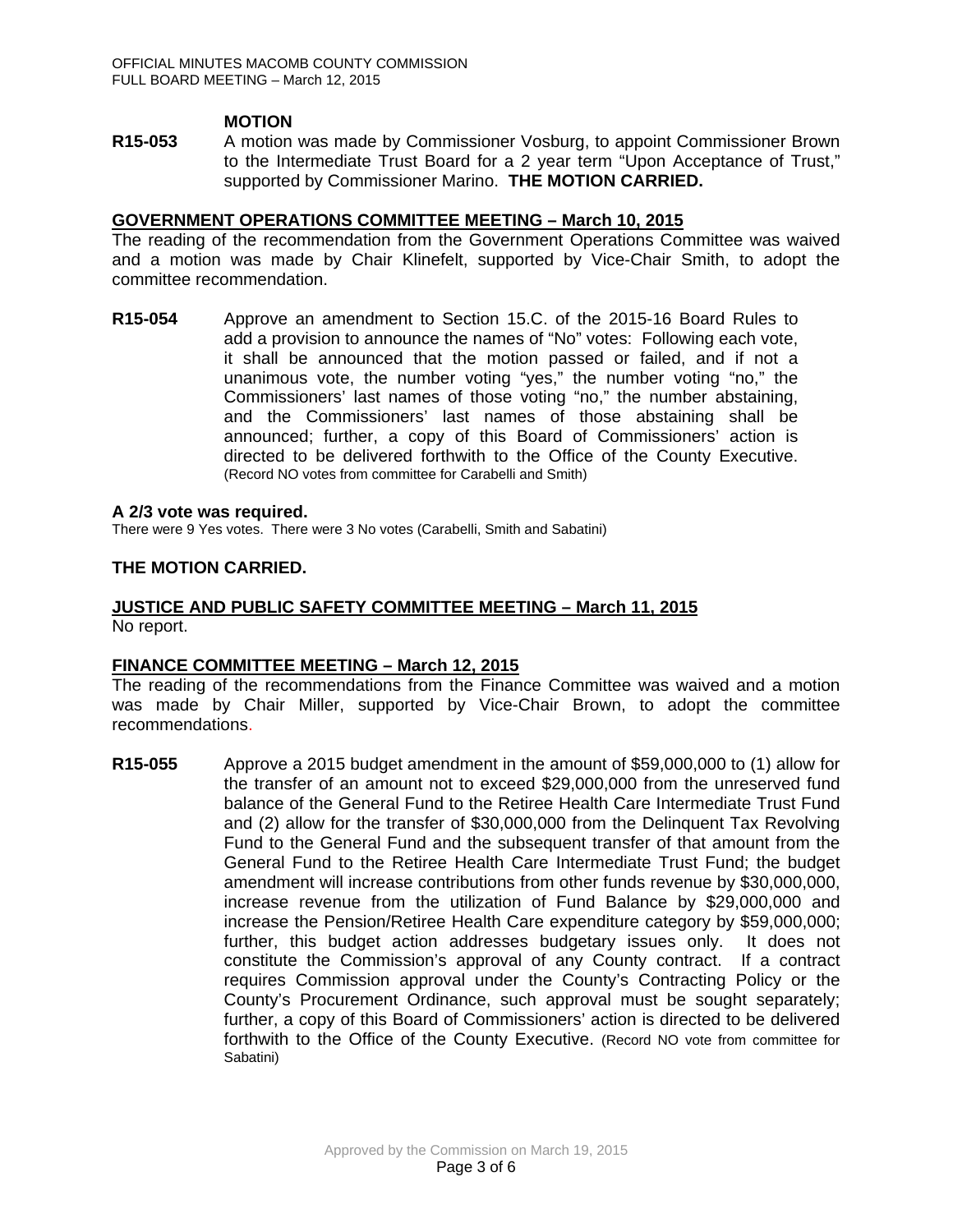- **R15-056** Approve the agreement between the Macomb County Employees' Retirement System and the County of Macomb for retirement administration services; further, a copy of this Board of Commissioners' action is directed to be delivered forthwith to the Office of the County Executive.
- **R15-057** Concur in the request of the Macomb County Health Department and approve an increase in budgeted revenues and expenses in the Health Grants Budget by \$45,000 to account for new funding from the Michigan Department of Community Health for the Building Healthy Communities Planning Grant; further, this budget action addresses budgetary issues only. It does not constitute the Commission's approval of any County contract. If a contract requires Commission approval under the County's Contracting Policy or the County's Procurement Ordinance, such approval must be sought separately; further, a copy of this Board of Commissioners' action is directed to be delivered forthwith to the Office of the County Executive.
- **R15-058** Concur in the request of the Macomb County Health Department and approve an increase in budgeted revenues and expenses in the WIC Program (218-60116) by \$88,182 and in the Emergency Preparedness Program (218-60160) by \$2,821 to account for an increase in allocation by the Michigan Department of Community Health; further, this budget action addresses budgetary issues only. It does not constitute the Commission's approval of any County contract. If a contract requires Commission approval under the County's Contracting Policy or the County's Procurement Ordinance, such approval must be sought separately; further, a copy of this Board of Commissioners' action is directed to be delivered forthwith to the Office of the County Executive.
- **R15-059** Approve an increase to the FY2014-2015 Macomb County Community Services Agency's grant funds in the amount of \$1,005,319; further, this budget action addresses budgetary issues only. It does not constitute the Commission's approval of any County contract. If a contract requires Commission approval under the County's Contracting Policy or the County's Procurement Ordinance, such approval must be sought separately; further, a copy of this Board of Commissioners' action is directed to be delivered forthwith to the Office of the County Executive.

# **THE MOTION CARRIED.**

## **RESOLUTIONS**

## **MOTION**

A motion was made by Commissioner Mijac, to adopt the following Resolutions in their entirety, supported by Commissioner Marino. **THE MOTION CARRIED.** 

**R15-060** Supporting the County's pursuit of the MacArthur Foundation's Safety and Justice Challenge Grand and Committing to Support the Planning Process to Establish a New Jail Management Strategy (offered by Vosburg; recommended by JPS Committee on 03/11/15).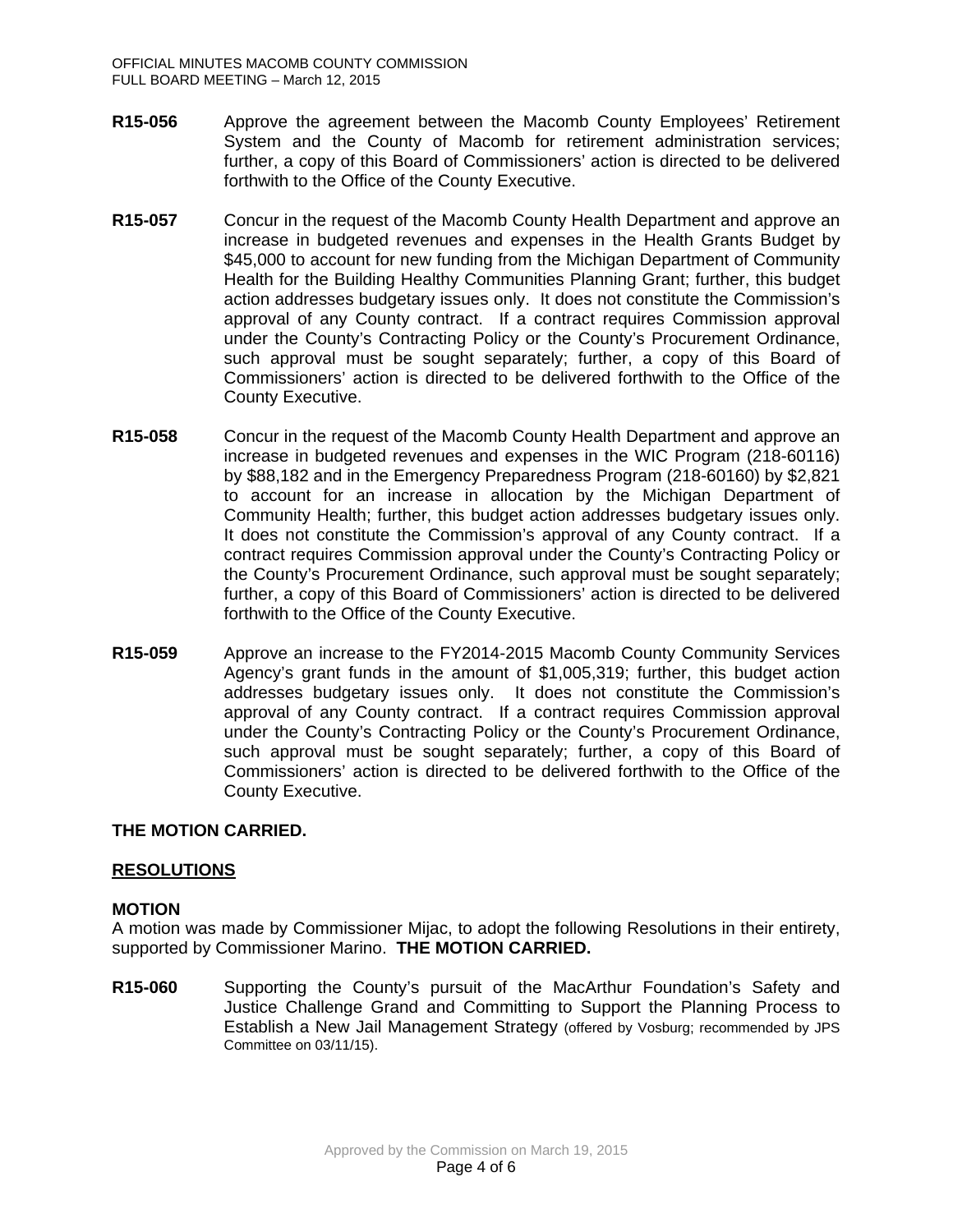**R15-061** Authorizing Macomb County to Join the National Association of Counties (NACo) Prescription Discount Program (offered by Vosburg, recommended by Finance Committee on 3/12/15)

# **APPROVE AMENDED 2015-16 BOARD RULES**

## **R15-062 MOTION**

A motion was made by Commissioner Klinefelt, to approve the amended 2015-16 Board Rules**,** supported by Commissioner Marino. **THE MOTION CARRIED**.

## **NEW BUSINESS**

Commissioner Sauger mentioned that everyone enjoyed the tour of the jail yesterday.

Commissioner Marino inquired about email regarding the status of CMH board members and Chair Flynn explained the different requirements of the board.

Chair Flynn mentioned the Infrastructure Committee meeting will be held next week at Independence Hall at Freedom Hill.

## **PUBLIC PARTICIPATION**

Joan Flynn, 13810 Trafalga Drive, Warren Brian Negovan, 48240 Sherringham, Macomb Twp.

## **ROLL CALL**

| <b>NAME</b>          | <b>DISTRICT</b> | <b>PRESENT</b> | <b>NOT</b><br><b>PRESENT</b> |
|----------------------|-----------------|----------------|------------------------------|
| Don Brown            | 7               | X              |                              |
| James Carabelli      | 6               | X              |                              |
| Andre Duzyj          | 1               | X              |                              |
| David Flynn          | $\overline{4}$  | X              |                              |
| Veronica Klinefelt   | 3               | X              |                              |
| Steve Marino         | 10              | X              |                              |
| <b>Robert Mijac</b>  | 5               | X              |                              |
| <b>Fred Miller</b>   | 9               | X              |                              |
| Joe Sabatini         | 13              | X              |                              |
| <b>Marvin Sauger</b> | 2               | X              |                              |
| <b>Bob Smith</b>     | 12              | X              |                              |
| Kathy Tocco          | 11              |                | X                            |
| Kathy Vosburg        | 8               | X              |                              |